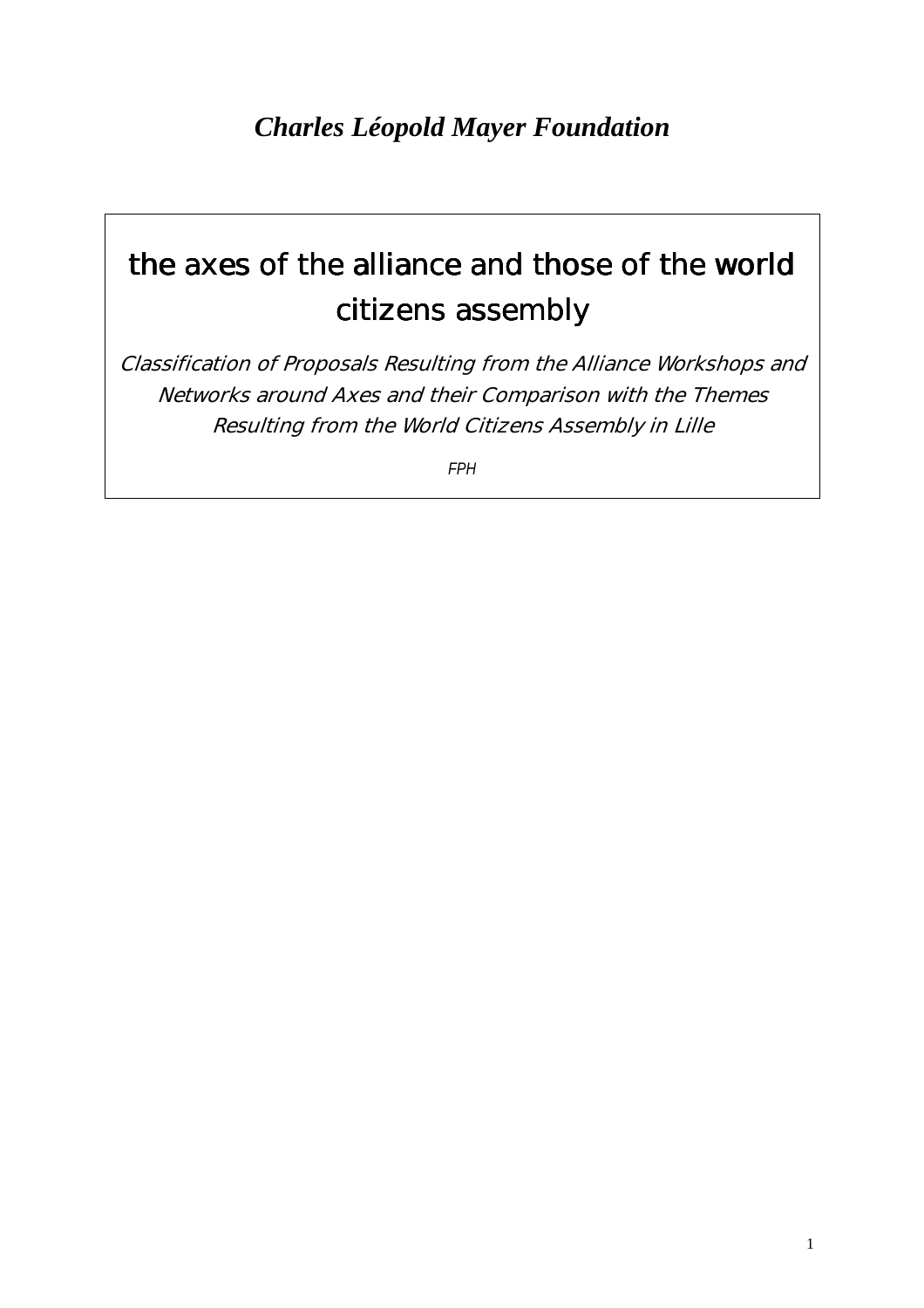# **Contents**

## **Chapter 1**

**Promoting an ethical approach based on responsibility, peace, tolerance and pluralism; translating this awareness into action** 

**Axis 1.1**: Promote peace ethics

**Axis 1.2**: Promote pluralism

**Axis 1.3**: Develop socially responsible awareness in different sectors of society

**Axis 1.4**: Develop a sense of social responsibility and participatory management in companies

**Axis 1.5**: Promote socially responsible consumption

## **Chapter 2**

**Changing our vision of the planet and promoting an education designed for all, which also prepares individuals and societies to meet the challenges of the twenty-first Century, in particular in the realm of the Environment; developing tools that allow people to understand each other and are at the service of society as a whole** 

Axis 2.1: Change our relation to the planet by promoting environmental education and research

## **Chapter 3**

#### **Designing a new approach to the economy that is at the service of society as a whole and of the protection of the biosphere**

**Axis 3.1**: Promote ecological sustainability in economic activities

**Axis 3.2**: Promote a sustainable economy based on solidarity, by effectively measuring the social capital it generates

Axis 3.3: Enhance solidarity and integration processes all along the entire economic chain **Axis 3.4**: Appreciate any contribution to economic life whatever its nature, its monetary or commodity form, and its status.

### **Chapter 4**

#### **Setting up at all levels, from the local to the global, a legitimate, democratic and efficient governance**

Axis 4.1: Create the conditions of efficient public action: legislative effectiveness; capacity to redefine institutions and policies, in order to meet challenges; effectively implementing international conventions

Axis 4.2: Ensure that the exercise of authority is transparent and that citizens are able to exercise an efficient control on those who govern

Axis 4.3: Finance public policies by establishing efficient and equitable taxing systems in order to meet common challenges at different levels.

**Axis 4.4**: Reinforce the consistency of public policies

Axis 4.5: Ensure that while local societies are in control of their own future, their resources, and their management, different levels of governance cooperate to take responsibility for the interdependent aspects (active subsidiarity)

**Axis 4.6**: Promote democratic governance and active citizenship.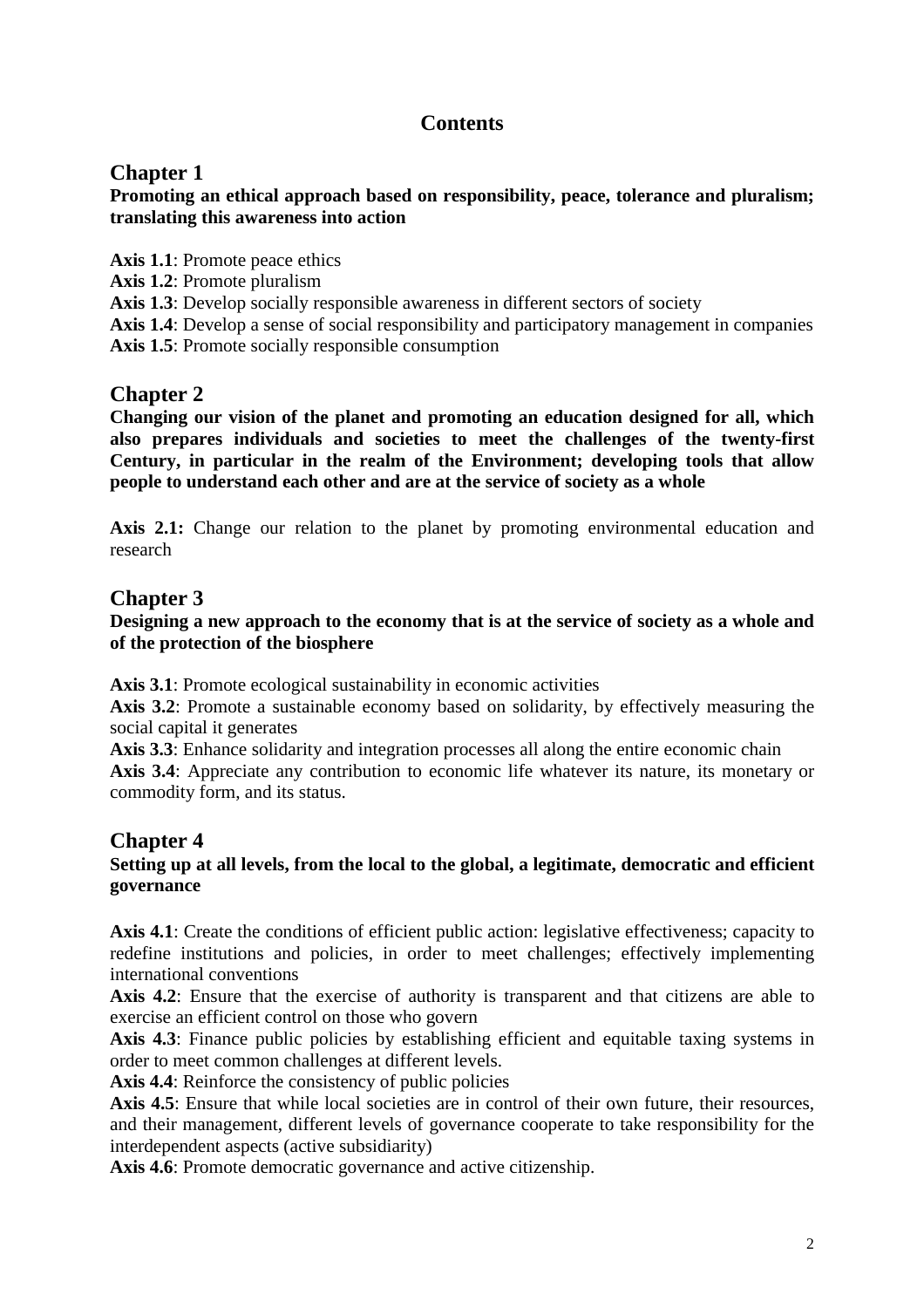## **Chapter 5**

**Supporting the international organization of different socioprofessional spheres and social actors who are aware of their responsibilities; building partnerships between these actors and public authorities, with a clear distinction of their respective roles.** 

**Axis 5.1:** Reinforce the organization and the political, economic and social capacity of various sectors and groups of actors

Axis 5.2: Set up a partnership relation between public authorities and actors in the society, ensure a fair distribution of their respective roles

## **Chapter 6**

**Readjusting governance mechanisms to benefit weaker social groups or countries, so as to allow them to participate in world affairs, to enjoy true rights, to acquire the actual capacity to exercise those rights, and to become full-fledged citizens** 

Axis 6.1: Readjust governance mechanisms to benefit weaker social groups or countries, so as to allow them to participate in world affairs, to enjoy true rights, to acquire the actual capacity to exercise those rights, and to become full-fledged citizens

## **Chapter 7**

**Creating new public regulations and opposing the domination of mercantile relations in order to meet the new challenges facing humankind, in particular those relating to the protection and management of the biosphere** 

Axis 7.1: Set up public regulations allowing humankind to meet new ecological and social challenges and the new scales of such challenges

**Axis 7.2**: Define, protect and manage all common links, whether local or global, and make them accessible to all citizens

**Axis 7.3**: Reform the monetary systems

**Axis 7.4**: Establish new international financial regulations

**Axis 7.5**: Design and implement international exchange regulations based on economic subsidiarity.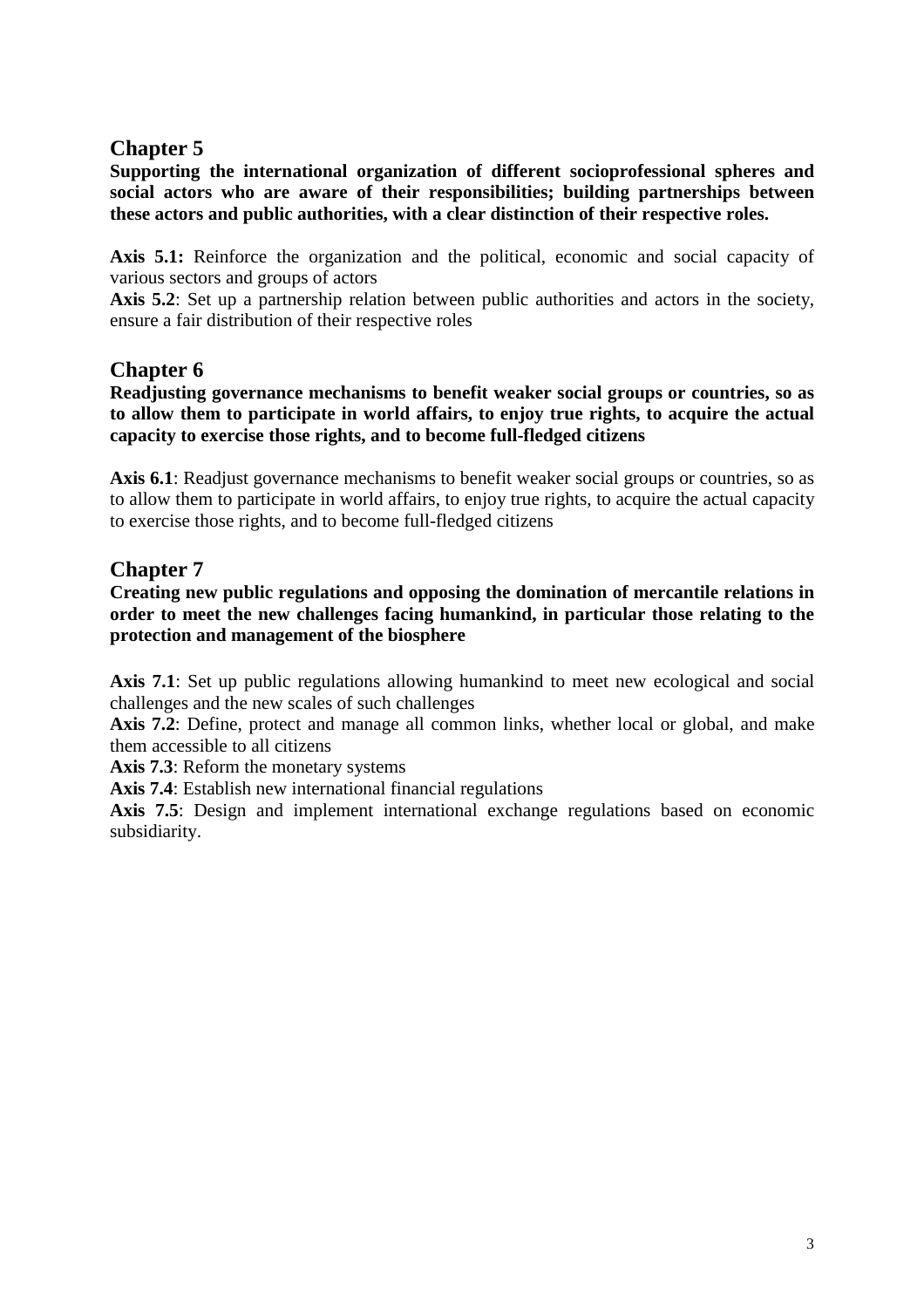## **Introduction: Method Used to Build the Alliance's Strategic Axes and the Themes for the World Citizens Assembly held in Lille on December 2-12, 2001**

#### **Strategic Axes Resulting from the Alliance Work**

In the framework of the Alliance, each work group, workshop or socioprofessional network was invited to chart a map of its proposals to show how they relate to the different realms of human activity. These maps were divided according to the four Alliance Thematic Workgroups: representations (values, culture, art, science, technology, education, the media); economy and society (social organization, spatial organization; the organization of production, the organization of exchanges, money and financial flows); governance (political citizenship, law, local governance, the state and regional integration, global governance); the relation between humankind and the rest of the biosphere (the ecosystem, air and climate, water, soils, energy). This streamlined presentation allowed us to perform a compilation of the proposals submitted by the groups.

Starting from this preliminary work, we analyzed the major themes around which these proposals were grouped. This process was executed through several stages: we classified together proposals relating to the same sector of human activity, then those that related to the same thematic workgroup; finally, we compared the strategic axes originating from different thematic workgroups. Thus, we were able to discover that a limited number of strategic axes appeared behind different formulations and in different realms of human activity. These axes allow us to identify, through a "bottom-up" approach, the broad orientations for change that should prevail during the coming decades. Around twenty strategic axes were thus identified, and they were classified in seven chapters.

#### **The Work Themes of the World Assembly**

At the World Citizens Assembly held in Lille on December 2-12, 2001, the great majority of the participants had not taken part in the preliminary work sessions of the Alliance, and in particular in the drafting of the Proposals Papers. By their geographic and cultural origin, they were indeed much more diversified and representative of world society than the people who had participated in the Alliance's work sessions. Therefore we did not wish to impose on the Assembly an agenda following the strict lines of the Alliance work. On the contrary, since the goal was to prefigure a World Parliament that would determine its own agenda, we sought to let the Assembly itself identify the axes of change. From the very start, two axes of change were indeed planned for the Assembly: the project of a Charter of Human Responsibilities and the drafting of a Strategy for Change in the Twenty-first Century.

To implement this process, we adopted the following method. On the first day of the Assembly, the participants met in twenty socioprofessional network groups, that is in workshops of around twenty persons, regrouping people of a similar social and professional sphere.

In each workshop, each participant was invited to voice whatever he/she considered urgent to change, with instructions to distribute these proposals among the thematic workgroups described above. Each "socioprofessional network" workshop was thereby able to gather approximately one hundred statements of necessary changes; then it merged the participants' proposals into twenty or so statements. Thus, we obtained approximately four hundred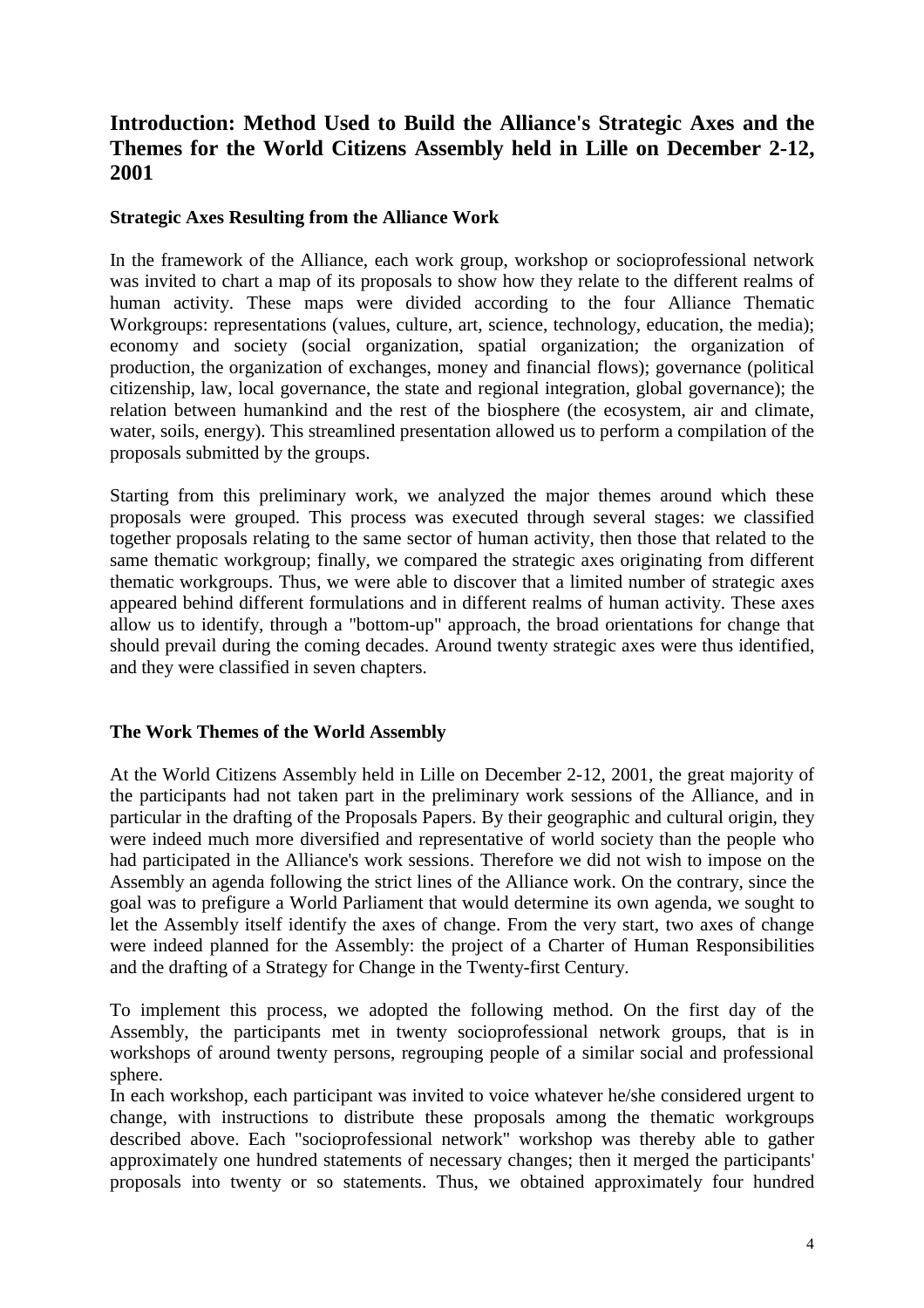proposals for the twenty workshops. The same cartographic tool allowed us to compare the proposals of the different workshops, and then to classify and regroup these proposals. We were thereby able to identify seventeen common themes, which served as a basis for the Assembly to deepen its understanding of the Alliance's thematic axes.

Since the two methods were similar, it is interesting to compare the results. They are complementary; furthermore, in spite of quite different presentations, the seventeen themes can be classified and regrouped in the same seven chapters as the strategic axes of the Alliance. The following document presents these results.

#### *Important note:*

- *a) This is a provisional version of my document: the summary of proposals on the Workgroup 1 "representations" has not yet been fully integrated.*
- *b) The crucial relevance of governance issues that appears in the summary is all the more significant as the specific governance workshops (management of territories, common principles of governance, global governance) have not yet been integrated in the analysis*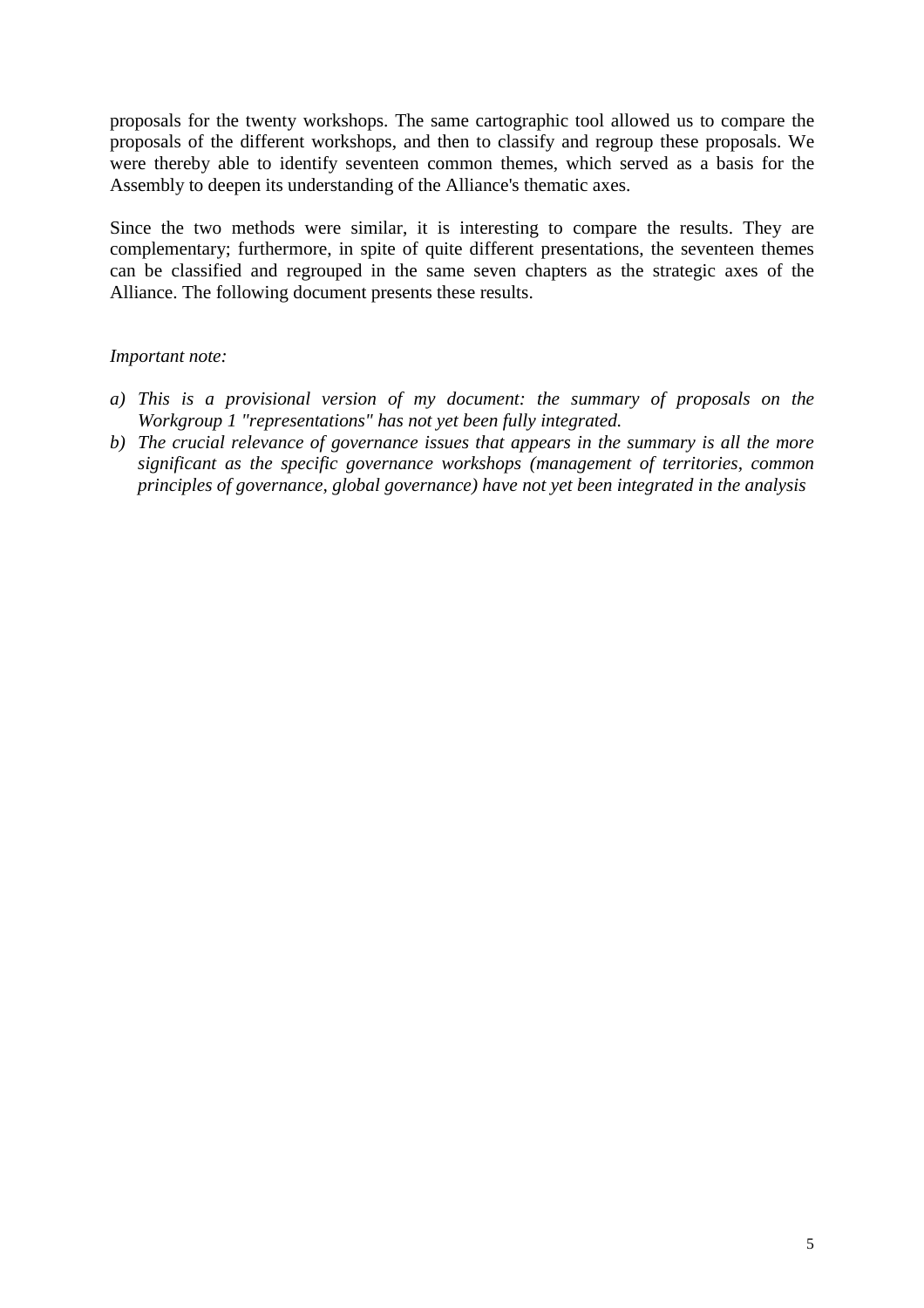# **Chapter 1 Promoting an ethical approach based on responsibility, peace, tolerance and pluralism; translating this awareness into action**

This chapter is based on the following conviction: to build a viable world, it is absolutely necessary to build a system of values and of ethical priorities broadly shared on a world scale and capable of giving rise to an authentic socially responsible awareness, and this awareness must be implemented in practice. External constraints are not sufficient, even if these shared ethical values also take the form of a set of legislative regulations.

| <b>Strategic Axes of the Alliance</b>                 | <b>Priority Themes of the Assembly</b>               |
|-------------------------------------------------------|------------------------------------------------------|
| <b>Axis 1.1:</b> Promote peace ethics                 | <b>Theme 1:</b> An ethics of responsibility for the  |
| <b>Axis 1.2:</b> Promote pluralism                    | twenty-first century                                 |
| <b>Axis 1.3:</b> Develop socially responsible         | <b>Theme 2:</b> Unity and diversity; cultural        |
| awareness in different sectors of society             | identity and globalization, tolerance,               |
| <b>Axis 1.4:</b> Develop a sense of social            | autonomy and diversity.                              |
| responsibility and participatory management           | <b>Theme 3:</b> Mutual respect, tolerance and inter- |
| in companies                                          | cultural dialogue                                    |
| Axis 1.5: Promote socially responsible<br>consumption |                                                      |

# **Chapter 2**

**Changing our vision of the planet and promoting an education designed for all, which also prepares individuals and societies to meet the challenges of the twenty-first Century, in particular in the realm of the Environment; developing tools that allow people to understand each other and are at the service of society as a whole** 

This chapter is based on the following conviction: our systems of thinking, our educational system, our ways of developing science and technology, the information tools we have at our disposal (through the media) and our sensitive perception of the world (through art and culture) are not accessible to all people and do not prepare us to really understand the challenges of tomorrow and to act collectively and in solidarity to these challenges. It invites everybody, artists, journalists, scientists, and educators to rethink their approach at the service of society.

| <b>Strategic Axes of the Alliance</b>                                                                      | <b>Priority Themes of the Assembly</b>                                                                                                                                                                                                                                                                                                                                                                |
|------------------------------------------------------------------------------------------------------------|-------------------------------------------------------------------------------------------------------------------------------------------------------------------------------------------------------------------------------------------------------------------------------------------------------------------------------------------------------------------------------------------------------|
| <b>Axis 2.1:</b> Change our relation to the planet by<br>promoting environmental education and<br>research | <b>Theme 4:</b> Science and technology at the<br>service of sustainable development<br><b>Theme 5:</b> Education accessible to all and<br>preparing individuals and societies to meet the<br>challenges of the twenty-first century<br><b>Theme 6:</b> Free media that help people to<br>understand the world, to exert their<br>democratic control and to implement socially<br>responsible actions. |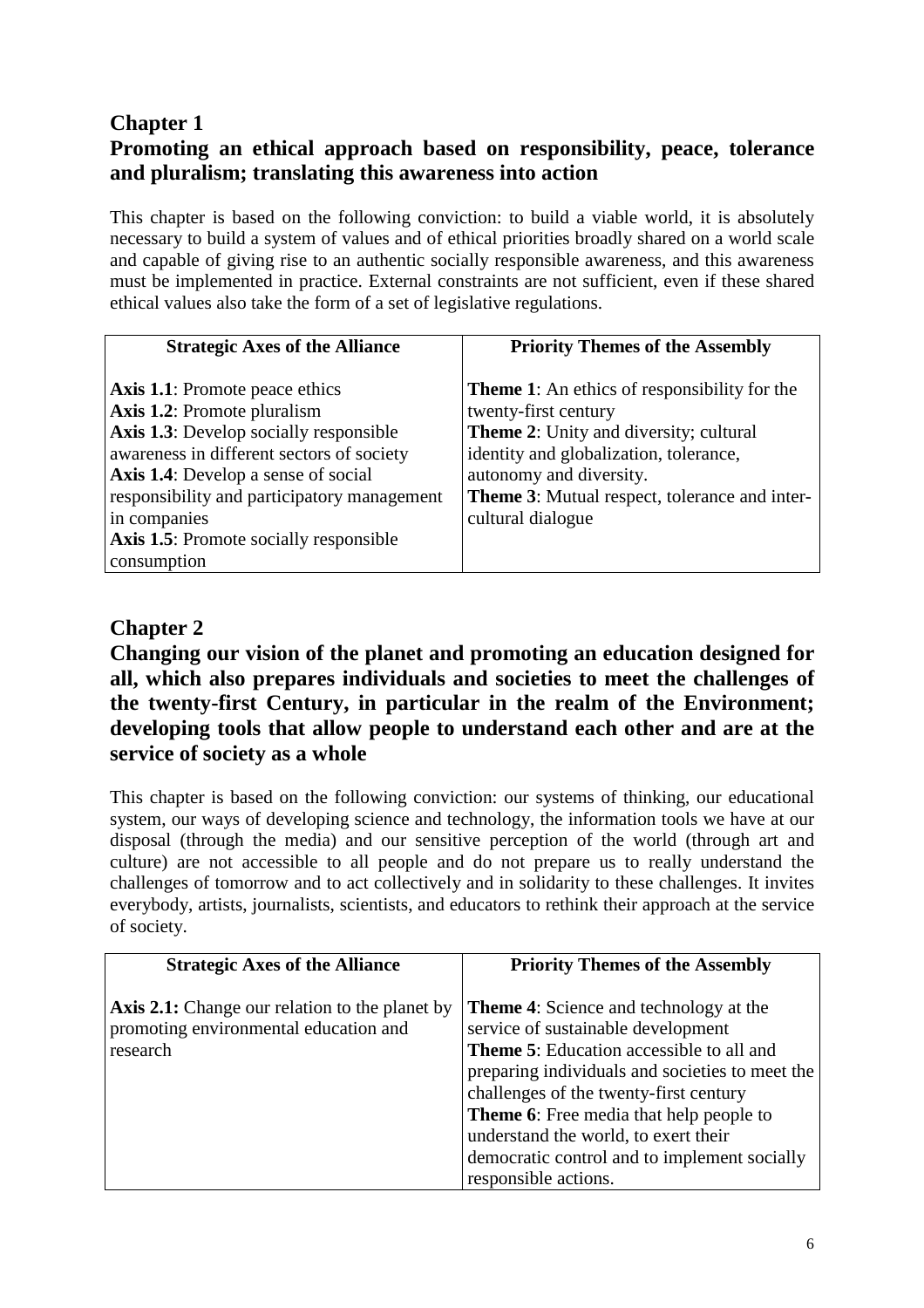# **Chapter 3 Designing a new approach to the economy that is at the service of society as a whole and of the protection of the biosphere**

This chapter is based on the following conviction: we cannot ensure a harmonious, equitable, united and sustainable development if we persist in our current way of conceiving the economy, the organization of enterprises and of productive systems, the role of the market, and if we continue to measure human activity by monetary criteria. It summarizes a certain number of attempts to think differently in terms of production and consumer systems and to promote a different approach to human activity.

| <b>Strategic Axes of the Alliance</b>                                                                                                                                                                                                                                                                                                                                                                                                                    | <b>Priority Themes of the Assembly</b>                                                                                                                                                                                                                                                                                                |
|----------------------------------------------------------------------------------------------------------------------------------------------------------------------------------------------------------------------------------------------------------------------------------------------------------------------------------------------------------------------------------------------------------------------------------------------------------|---------------------------------------------------------------------------------------------------------------------------------------------------------------------------------------------------------------------------------------------------------------------------------------------------------------------------------------|
| <b>Axis 3.1:</b> Promote ecological sustainability in<br>economic activities<br><b>Axis 3.2:</b> Promote a sustainable economy<br>based on solidarity, by effectively measuring<br>the social capital it generates<br>Axis 3.3: Enhance solidarity and integration<br>processes all along the entire economic chain<br>Axis 3.4: Appreciate any contribution to<br>economic life whatever its nature, its<br>monetary or commodity form, and its status. | <b>Theme 7:</b> Alternative production and<br>consumer systems to cope with limited<br>resources and a vulnerable environment<br><b>Theme 8:</b> A local development encouraging<br>initiatives and access to culture for all<br><b>Theme 9:</b> Solidarity and economic<br>alternatives, from the local level to the global<br>level |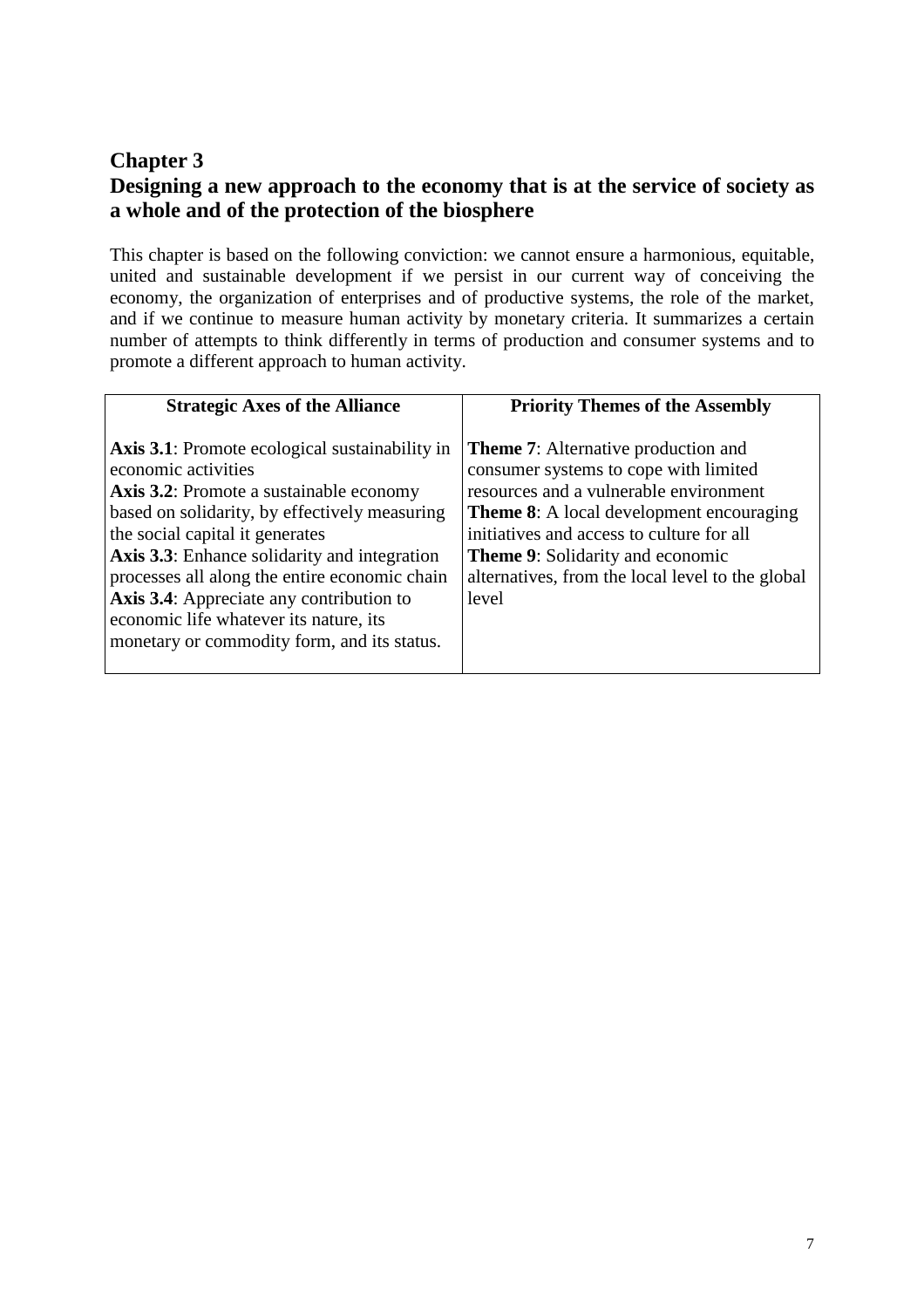# **Chapter 4 Setting up at all levels, from the local to the global, a legitimate, democratic and efficient governance**

This chapter, as the three following ones, is based on the following conviction: it is necessary and urgent to implement a profound and far-reaching reform of governance, that is, of the social, political, legal and administrative regulations created by societies to manage their development from the local level all the way up to the global level. This chapter is the first one dealing with governance. It focuses on public regulations: their legitimacy, their democratic nature, and their efficiency. Legitimacy implies that we are aware of the fact that constraints and power are exercised for the common good. Democracy implies that citizens can actually take part in managing the community and can intervene in the major choices involving its future. Efficiency is based on the fact that regulations are adequate and relevant to the legislative orientations that have been defined, and that they allow us to apply these orientations.

| <b>Strategic Axes of the Alliance</b>                                                                                                                                                                                                                                                                                                                                                                                                                                                                                                                                                                                                                                                                                                                                                                                                                                                                                    | <b>Priority Themes of the Assembly</b>                                                                                              |
|--------------------------------------------------------------------------------------------------------------------------------------------------------------------------------------------------------------------------------------------------------------------------------------------------------------------------------------------------------------------------------------------------------------------------------------------------------------------------------------------------------------------------------------------------------------------------------------------------------------------------------------------------------------------------------------------------------------------------------------------------------------------------------------------------------------------------------------------------------------------------------------------------------------------------|-------------------------------------------------------------------------------------------------------------------------------------|
| <b>Axis 4.1:</b> Create the conditions of efficient<br>public action: legislative effectiveness;<br>capacity to redefine institutions and policies,<br>in order to meet challenges; effectively<br>implementing international conventions<br><b>Axis 4.2:</b> Ensure that the exercise of authority<br>is transparent and that citizens are able to<br>exercise an efficient control on those who<br>govern<br><b>Axis 4.3:</b> Finance public policies by<br>establishing efficient and equitable taxing<br>systems in order to meet common challenges<br>at different levels.<br><b>Axis 4.4:</b> Reinforce the consistency of public<br>policies<br><b>Axis 4.5:</b> Ensure that while local societies are<br>in control of their own future, their resources,<br>and their management, different levels of<br>governance cooperate to take responsibility<br>for the interdependent aspects (active<br>subsidiarity) | <b>Theme 13:</b> Transparence, responsibility and<br>participation at all levels of governance<br><b>Theme 15: Reform the state</b> |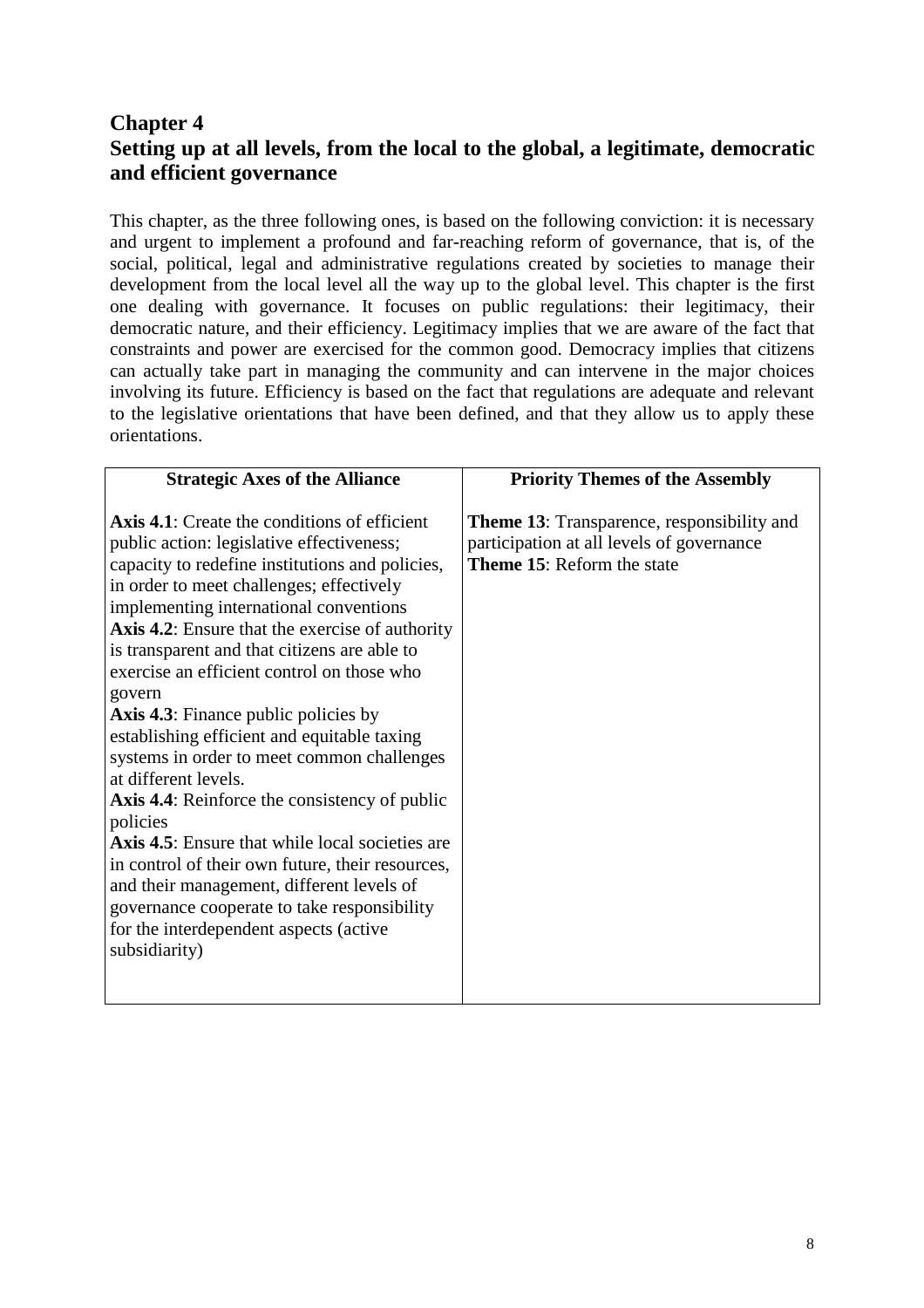# **Chapter 5**

# **Supporting the international organization of different socioprofessional spheres and social actors who are aware of their responsibilities; building partnerships between these actors and public authorities, with a clear distinction of their respective roles**

This chapter is based on the following conviction: the regulations required to manage our planet, which is at the same time unique and diversified, from the local to the global level, imply that the different economic and social actors are able to organize and build structures, in particular on a world scale -- in order to influence dynamic processes that are themselves global; furthermore, we must design new partnerships between the actors themselves and public authorities.

| <b>Strategic Axes of the Alliance</b>                                                                                                                                                                                                                                                                    | <b>Priority Themes of the Assembly</b>                                                                                                                                                                            |
|----------------------------------------------------------------------------------------------------------------------------------------------------------------------------------------------------------------------------------------------------------------------------------------------------------|-------------------------------------------------------------------------------------------------------------------------------------------------------------------------------------------------------------------|
| <b>Axis 5.1:</b> Reinforce the organization and the<br>political, economic and social capacity of<br>various sectors and groups of actors<br>Axis 5.2: Set up a partnership relation<br>between public authorities and actors in the<br>society, ensure a fair distribution of their<br>respective roles | <b>Theme 11:</b> Organize the dialogue between<br>various sectors of society to build peace<br><b>Theme 14: Public-private, demarcation,</b><br>different and complementary role, regulations<br>and partnerships |

## **Chapter 6**

**Readjusting governance mechanisms to benefit weaker social groups or countries, so as to allow them to participate in world affairs, to enjoy true rights, to acquire the actual capacity to exercise those rights, and to become full-fledged citizens** 

This chapter is based on the following conviction: democracy and solidarity imply that public regulations allow citizens, social groups, and peoples to participate in the world that is being built; from the local level to the global level, rules are first and foremost designed to offset the inequalities and the power struggles that concentrate power and knowledge in the hands of the strongest groups and individuals.

| <b>Strategic Axes of the Alliance</b>                                                                                                                                                                                                                                                | <b>Priority Themes of the Assembly</b>                                                                                                                                                            |
|--------------------------------------------------------------------------------------------------------------------------------------------------------------------------------------------------------------------------------------------------------------------------------------|---------------------------------------------------------------------------------------------------------------------------------------------------------------------------------------------------|
| <b>Axis 6.1:</b> Readjust governance mechanisms to<br>benefit weaker social groups or countries, so<br>as to allow them to participate in world<br>affairs, to enjoy true rights, to acquire the<br>actual capacity to exercise those rights, and to<br>become full-fledged citizens | Theme 10: Promote political, economic,<br>cultural and social rights to enhance human<br>dignity<br><b>Theme 16:</b> Globalization, solidarity, access to<br>resources: new North-South relations |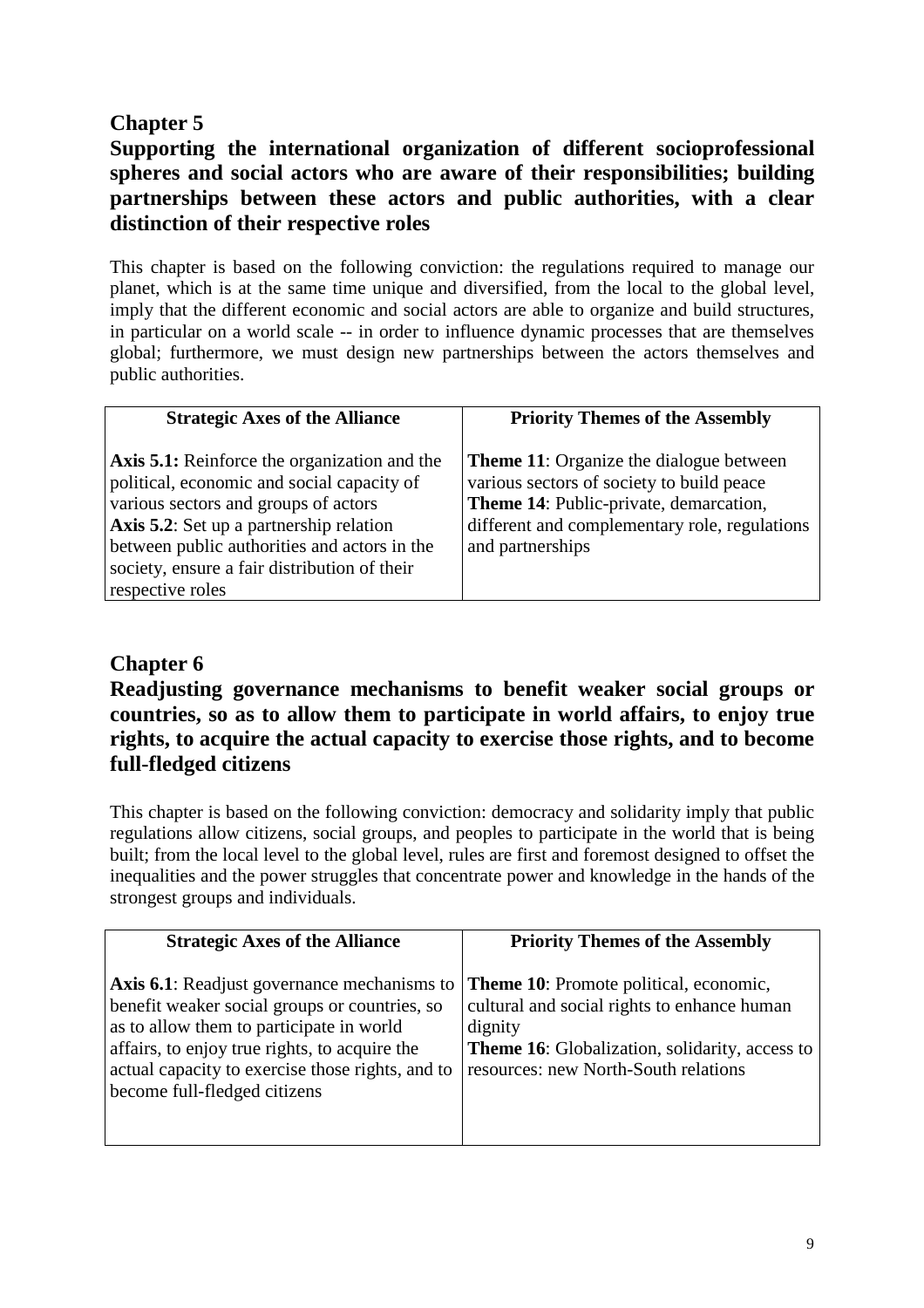## **Chapter 7**

# **Creating new public regulations and opposing the domination of mercantile relations in order to meet the new challenges facing humankind, in particular those relating to the protection and management of the biosphere**

This chapter is based on the conviction that the development of science and technology as well as new and powerful forms of interdependence between human societies and the biosphere have created issues of a radically new nature: scientific and technological innovation, in particular our impact on life itself, need to be controlled, major decisions are now taken on a world scale, global ecological imbalances are appearing, etc. In the 1990s, as it became increasingly clear that our current development models represented dead ends, in the context of the collapse of the Communist bloc, the neo-liberal response, which consists in getting rid of old regulations and transforming the entire world into a commodity, presented itself as a universal panacea. However it has now also come to a dead end. Thus a whole new architecture must be built.

| <b>Strategic Axes of the Alliance</b>                                                                                                                                                                                                                                                                                                                                                                                                                                                                                                         | <b>Priority Themes of the Assembly</b>                                                                                                                                                                                                                                                       |
|-----------------------------------------------------------------------------------------------------------------------------------------------------------------------------------------------------------------------------------------------------------------------------------------------------------------------------------------------------------------------------------------------------------------------------------------------------------------------------------------------------------------------------------------------|----------------------------------------------------------------------------------------------------------------------------------------------------------------------------------------------------------------------------------------------------------------------------------------------|
| <b>Axis 7.1:</b> Set up public regulations allowing<br>humankind to meet new ecological and social<br>challenges and the new scales of such<br>challenges<br><b>Axis 7.2:</b> Define, protect and manage all<br>common links, whether local or global, and<br>make them accessible to all citizens<br><b>Axis 7.3:</b> Reform the monetary systems<br><b>Axis 7.4:</b> Establish new international financial<br>regulations<br><b>Axis 7.5:</b> Design and implement international<br>exchange regulations based on economic<br>subsidiarity. | <b>Theme 12:</b> Governance and environment: the<br>institutional, political and legal resources to<br>manage the relations between societies and<br>their environment<br><b>Theme 17:</b> Global governance: global<br>economy, enterprises, multinational<br>companies and new regulations |